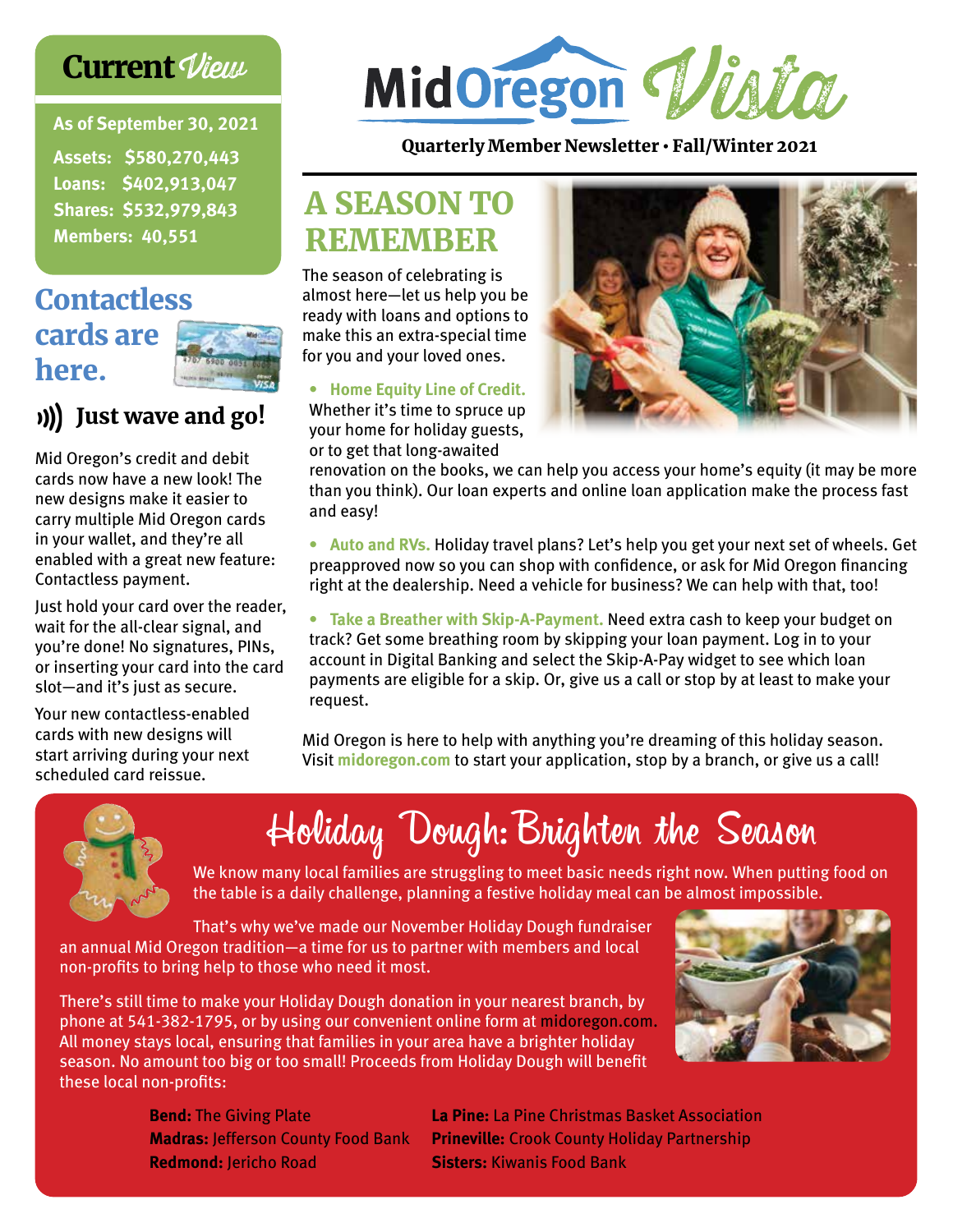

# CEO's Message

### Meeting our goals, while managing the unexpected

As we head toward the end of 2021, we're reflecting on another year of responding to numerous curveballs while staying focused on keeping your credit union on a healthy, sustainable growth path. We're getting pretty good at it after the challenges of navigating 2020 and 2021!

Every member of the Mid Oregon team knows and understands the Key Objectives we set for the year. Usually, they center around our members—welcoming those who just joined, increasing our relationships with those who've been with us a long time, and keeping our processes simple to make your financial life easier. Plus, we measure your overall satisfaction periodically to make sure we're delivering the service you deserve.

We're proud to report that member loan growth is healthy and steady, and we're continuing to grow membership in all our communities throughout Central Oregon. We're also seeing strong member savings balances, as well as increasing business lending and mortgage loan originations.

We're happy to share some updated changes to our lineup of credit cards to better meet your needs for convenient spending and payments. In the coming weeks we'll be rolling out our all-new Everyday Rewards VISA® card. As the first locally grown rewards credit card offered in Central Oregon, our Everyday Rewards card will give you rewards on everyday purchases that you can redeem for extra cash back, merchandise, or gift cards. You'll also have an option to redeem your points for contributions to local non-profits!

In addition to keeping your credit union running well and growing strong, we also know you expect us to show up for our community—and our team has been busy doing just that! We were pleased to partner with Central Oregon Association of Realtors (COAR) and KTVZ-TV to provide lunches and morale-boosting cards and messages to the folks working on the front lines at St. Charles emergency and urgent care clinics throughout our tri-county region. Our team loves collaborating with other organizations to make this a better place to live.

We value and appreciate the trust you place in us. Thank you for your membership.

**Social media is a haven for scammers**

Did You Know?



…that more than half of social media traffic is illegitimate? That's right, according to a study from Arkos Labs (2019). Out of 1.2 billion social media interactions, 53% of that was fraudulent. That means scammers are constantly combing your social media for information they can use against you.

Be cautious when sharing personal information with the outside world. Scammers only need a few pieces of personal information to pose as someone you think you know.

### **Want more tips for staying safe online?**

Mid Oregon offers **Stickley on Security's** industry-leading articles, resources, and news alerts. And it's free! Stop by midoregon.com and click Security in our Resources section to get the latest updates anytime.

## Call for Nominations

**Mid Oregon Credit Union is now accepting nominations for open positions on the Mid Oregon Board of Directors.** 

**To serve on the board, members must be at least 18 years of age. Each volunteer position consists of a three-year term.**

**If you would like to be considered for a board position, please submit a resume and a letter expressing your willingness to serve, and mail to:**

> **Nominating Committee Mid Oregon Credit Union PO Box 6749 Bend, OR 97708-6749**

**Or you can also submit these documents by email to nominations@midoregon.com.**

**The deadline for submitting your nomination is December 27, 2021.**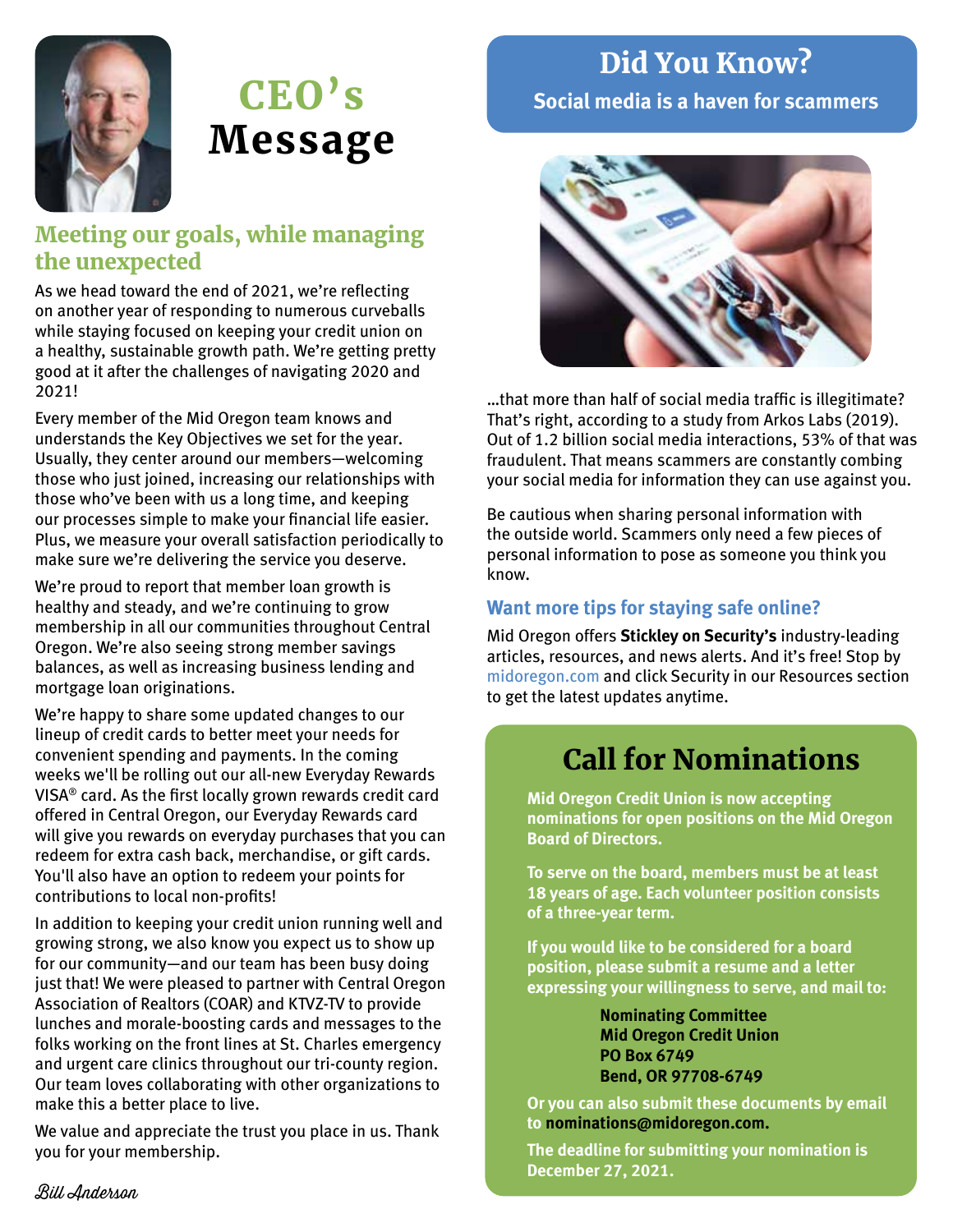# LEAVING A LEGACY

**You've worked hard to build your assets, and you may want to ensure they'll continue to be a source of support for your loved ones and the causes you believe in after you're gone. It's important to plan now to ensure that your legacy reaches your heirs as you intend. There are four basic ways to leave a legacy:** 

**Will.** You should have a will no matter how much your estate is worth, and even if you've implemented other estate planning strategies. Leaving property outright to minor children is problematic, so name a custodian or property guardian, or use a trust to protect their interests.

**Trusts.** Trust property passes directly to the trust beneficiaries according to the trust terms. There are two basic types of trusts: living or revocable, and irrevocable. Living trusts are very flexible because you can change the terms of the trust and the property in the trust at any time. A living trust is also a good way to protect your property in case you become incapacitated. Irrevocable trusts can't be changed or ended except by its terms but can be useful if you want to minimize estate taxes.

**Beneficiary Designations.** Property that is contractual in nature, such as life insurance, annuities, and retirement accounts, passes to heirs by beneficiary designation. Typically, all you have to do is fill out a form and sign it. Beneficiaries can be persons or entities, such as a charity or a trust, and you can name multiple beneficiaries. You shouldn't name minor children as beneficiaries; instead, name a guardian to receive the proceeds for the benefit of the minor.

**Joint Ownership Arrangements.** Two (or more) persons can own property equally, and at the death of one, the other becomes the sole owner. Joint ownership arrangements are useful and convenient with some types of property, but not for others.

Each of these methods can help ensure your loved ones are looked after in the way you envisioned. An estate planning professional can assist you with determining what combination of methods are best for you and your Mid Oregon Wealth Management Representative can work alongside them to make sure your investment plan and your estate plan work together to meet your goals.

# **MidOregon**

Wealth Management Retirement • Insurance • Investments



Tom Melton, Financial Advisor

541-322-5745 **thomas.melton@cunamutual.com** The MEMBERS Financial Services Program Located at: Mid Oregon Wealth Management

#### **Introducing Thomas J. Melton**

**The new wealth management advisor\* located at Mid Oregon Credit Union.** 

Thomas J. Melton has had the pleasure of working as a consultant, educator, and trainer in the Financial Services industry for over 30 years. During that time through personal consultations and client educational workshops, he has helped a great number of people make sound financial decisions that stood the test of time. Tom has passed the General Securities Representative exam, the Investment Company, and Variable Contracts Products Principal exam, the NASAA Uniform Securities Agent State Law exam, and the Uniform Investment Advisory Law examination and currently holds an Oregon State insurance license #254-9940.

Please contact Mid Oregon Wealth Management\* for a no-cost, no-obligation second opinion.

Some Materials Provided by Broadridge Investor Communications Solutions, INC. Copyright 2021. \*Representatives are registered, securities are sold, and investment advisory services offered through CUNA Brokerage Services, Inc. (CBSI), member FINRA/SIPC, a registered broker/dealer and investment advisor, which is not an affiliate of the credit union. CBSI is under contract with the financial institution, through the financial services program, to make securities available to members. Not NCUA/ NCUSIF/ FCIC insured, May Lose Value, No Financial Institution Guarantee. Not a deposit of any financial institution. CUNA Brokerage Services, Inc., is a registered broker/dealer in all fifty states of the United States of America. **FR-3868144.1-1021-1123**

# **Community** *Quilook*<br>**Events and special dates for**<br>**Mid Oregon members**

### November

- **18 Webinar: Estate Planning Essentials 10 a.m.** Presented by Jeff Patterson of Lynch Conger LLP. Learn about wills, trusts, powers of attorney, healthcare documents and more. Register at **midoregon.com.**
- **25 Thanksgiving Holiday.** All Mid Oregon branches will be closed.
- **30 Holiday Dough branch fundraiser ends.** [See article page 1.] Donate at any Mid Oregon branch location or online at **midoregon.com.**

# **Mid Oregon members**

### December

- **10 Webinar: Preventing ID Theft 10 a.m.** Presented by the Digital Forensics Team at Deschutes County Sheriff's Office. Register at **midoregon.com.**
- **14 Webinar: Basic Budgeting, 7 p.m.** Learn the skills to build a spending plan that will really work. Register at **midoregon.com.**
- **24 Christmas Eve.** All Mid Oregon branches will close at 2 p.m.